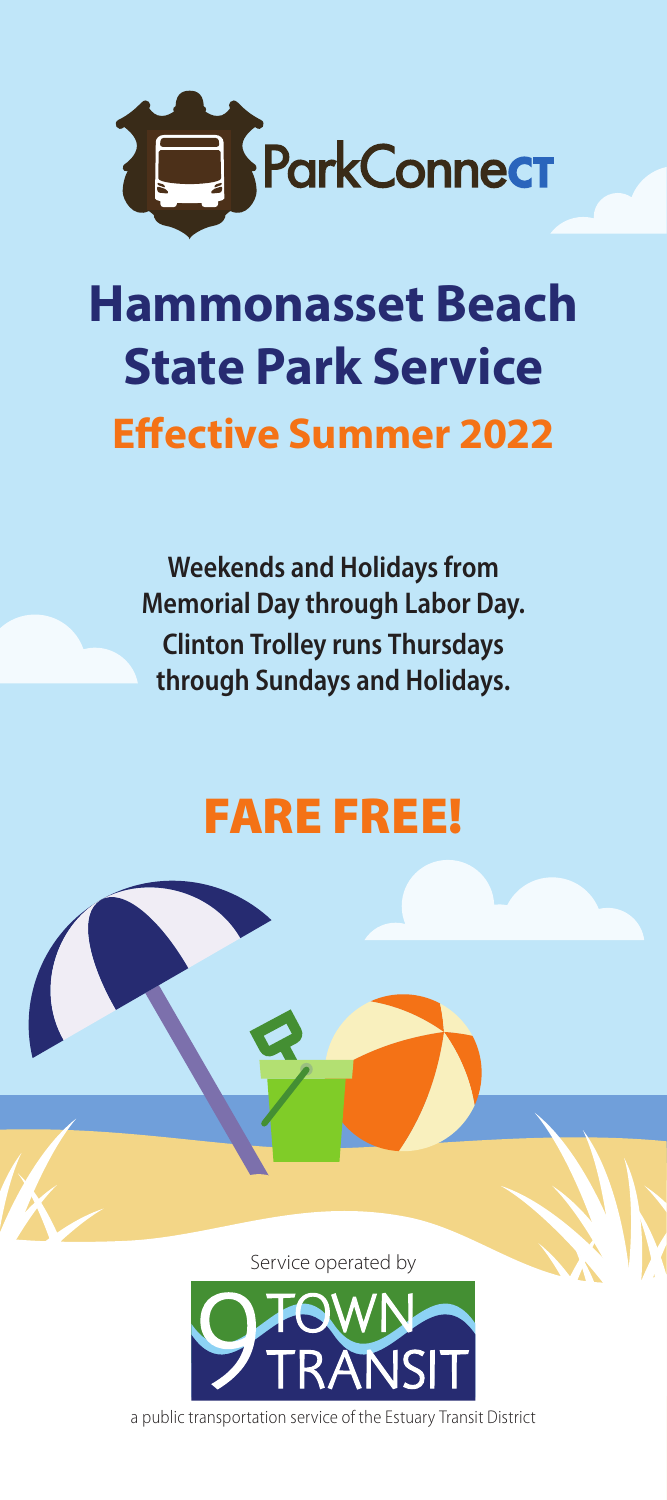

| Saturday |  |  |
|----------|--|--|
|          |  |  |

| <b>SOUTH BOUND</b>                            |      |       |                    |      |      |
|-----------------------------------------------|------|-------|--------------------|------|------|
| <b>Middletown Terminal</b>                    | 8:00 |       | 10:00 12:00 2:00   |      | 4:00 |
| Rt 81 & Rt 154 Higganum                       | 8:15 |       | $10:15$ 12:15      | 2:15 | 4:15 |
| Killingworth Village                          | 8:30 |       | 10:30 12:30 2:30   |      | 4:30 |
| <b>Clinton Crossing Mall</b>                  | 8:40 |       | $10:40$ 12:40 2:40 |      | 4:40 |
| Hammonasset Beach                             | 8:50 |       | 10:50 12:50        | 2:50 | 4:50 |
| <b>NORTH BOUND</b>                            |      |       |                    |      |      |
| Hammonasset Beach                             | 9:00 | 11:00 | 1:00               | 3:00 | 5:00 |
| <b>Clinton Crossing Mall</b>                  | 9:15 | 11:15 | 1:15               | 3:15 | 5:15 |
| <b>Killingworth Village</b>                   | 9:25 | 11:25 | 1:25               | 3:25 | 5:25 |
| Rt 81 & Rt 154 Higganum                       | 9:40 | 11:40 | 1:40               | 3:40 | 5:40 |
| <b>Middletown Terminal</b>                    | 9:55 | 11:55 | 1:55               | 3:55 | 5:55 |
| See www.9towntransit.com for weekday schedule |      |       |                    |      |      |

## **MADISON SHUTTLE**

Weekend/Holiday – 9:00 AM - 6:00 PM

| <b>WEST BOUND</b>              |           |     |
|--------------------------------|-----------|-----|
| Stop                           | Time Time |     |
| <b>Hammonasset Beach</b>       | :00       | :30 |
| Madison Center                 | :08       | :38 |
| <b>Madison Train Station</b>   | :10       | :40 |
| <b>Madison Park &amp; Ride</b> | :15       | :45 |
| <b>EAST BOUND</b>              |           |     |

| <b>Madison Park &amp; Ride</b>    | :15 | :45 |  |
|-----------------------------------|-----|-----|--|
| <b>Madison Train Station</b>      | :18 | :48 |  |
| <b>Madison Center</b>             | :20 | :50 |  |
| <b>Hammonasset Beach</b>          | :30 | :00 |  |
| <b>BOLD</b> times are time points |     |     |  |

**CUSTOMER SERVICE** 860-510-0429 860-554-0551 (Haddam Area)

#### **CLINTON TROLLEY**

Thursday – Saturday – 12:00 PM - 9:00 PM Sunday/Holiday – 11:00 AM - 6:00 PM

### **EAST BOUND**

| Stop                     | Time |
|--------------------------|------|
| Hammonasset Beach        | :00  |
| <b>Clinton Town Dock</b> | :10  |
| Lobster Landing          | :11  |
| <b>Arts District</b>     | :13  |
| Liberty Green            | :15  |
| Stop & Shop              | :17  |
| <b>East End</b>          | :30  |
| <b>WEST BOUND</b>        |      |
| <b>East End</b>          | :30  |
| Stop & Shop              | :33  |
| Liberty Green            | :35  |
| <b>Arts District</b>     | :37  |
| <b>Clinton Town Dock</b> | :40  |
| Hammonasset Beach        | :00  |

**BOLD** times are time points